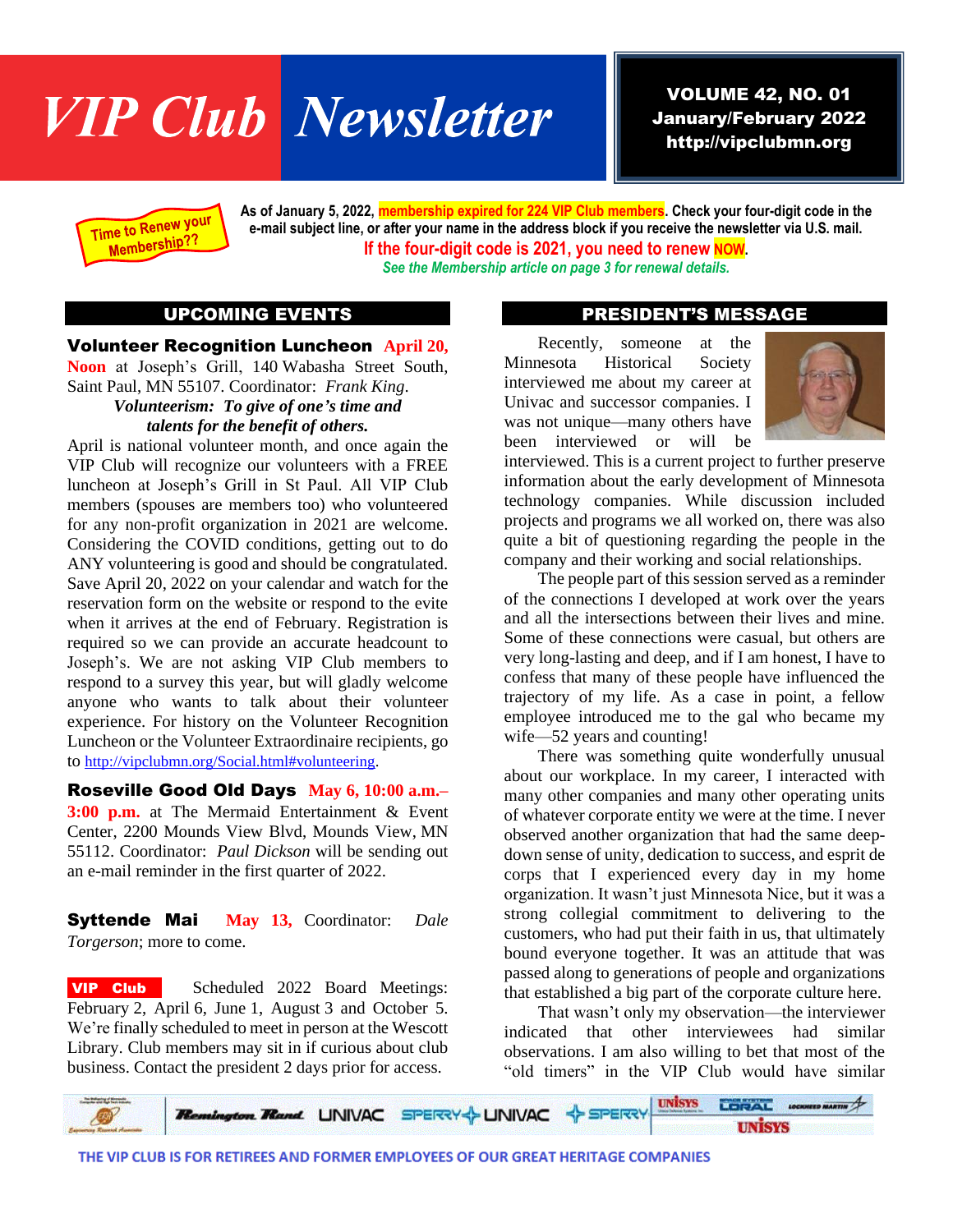observations and feel the same way. That might not be unique in the world, but it certainly is rare.

So, you might ask, where is all this philosophizing going? Well, several places. First, the VIP Club is an organization where we all can keep some of those connections going, as recently happened at the Old Timers' Reunion, and at other club events. So, it's worthwhile for all of you to keep the club rolling by participating, supporting events or even volunteering to be a board member.

Second, remember our legacy history efforts. Contribute your historical materials, or volunteer to help process all of this material. It certainly wouldn't hurt to help support the Charles Babbage Institute (CBI), Dakota County Historical Society (DCHS) and the Minnesota Historical Society, either. Both CBI and DCHS have been strong resources in preserving the history of our Twin Cities operations, and the VIP Club maintains a membership in both organizations.

Finally, if you or someone you know should be interviewed by the Minnesota Historical Society, let me know and I will pass their names on.

Meanwhile, plan to continue to participate in club events, notably the upcoming Volunteer Luncheon in April, and Roseville Good Old Days in May. The club is also considering a casual "Happy Hour" get-together in late February or early March, conditions permitting. Watch for an evite or check the website announcements ([http://vipclubmn.org](http://vipclubmn.org/)).

*Harvey Taipale, VIP Club President*

# SOCIAL ACTIVITIES

**2021 Unihogs & Technologists Reunion**  This annual event took place on November 3rd at Casper's in Eagan. We had a new low of participants since the annual gatherings started in the  $60$ 's; <http://vipclubmn.org/Social.html#Hogs> has the history. Head Hog Fred Vihovde listed the various meeting places over the decades and named the original committee of Bob Blixt, Will Branning, Jim Nickitas, Rosh Rash and himself. This Unihogs' clip from the mid-90's shows guest speaker William Norris with two committee members.



As we were eating a delicious salad, VIP Club President Harvey Taipale noted that a quorum was present, thus called a board meeting to order. He read the slate of candidates for the 2022 board then asked for nominations from the floor. Hearing none, the club members present raised hands electing the slate of candidates—thanks to the 2021 board who, to-a-person, volunteered to serve again for 2022!

The guest speaker this year was Mathew Carter, the executive director of the Dakota County Historical Society. His topic was the ongoing renovation of the Lawshe Memorial Museum as approved and funded by the Dakota County Commissioners



and planned for completion in September 2022.

As executive director for six years, Matt has a bachelor's degree and a master's degree in history with emphasis on public history. He suggested that before the public opening of the remodeled Lawshe Museum next year that a private showing could be arranged for the VIP Club membership. Harvey Taipale spoke up saying that the club board would discuss the topic—stay tuned!

This Unihogs reunion concluded with a somber review of the list of those who had passed away during the previous year ([http://vipclubmn.org/PeopleDocImg/De](http://vipclubmn.org/PeopleDocImg/Deceased2021.pdf) [ceased2021.pdf\)](http://vipclubmn.org/PeopleDocImg/Deceased2021.pdf). Fred also noted a few names from the 2020 list that is also posted in Section 2 of [Chapter 19,](http://vipclubmn.org/deceased.html)  [Deceased People](http://vipclubmn.org/deceased.html).

A collage of attendees is on page 7. *LABenson*

#### The Old Timers Partied!

Over 125 people gathered at the Old Timers' Reunion held at the Lost Spur Golf and Event Center on December 2, 2021. Attendees could enjoy a sandwich sack lunch of beef, ham or turkey while reuniting. Look for more reunion pictures online at <http://www.vipclubmn.org/Gallery/PicsOldTimers2021.pdf>.



Woody Spitzmueller and Dick Erdrich at the reunion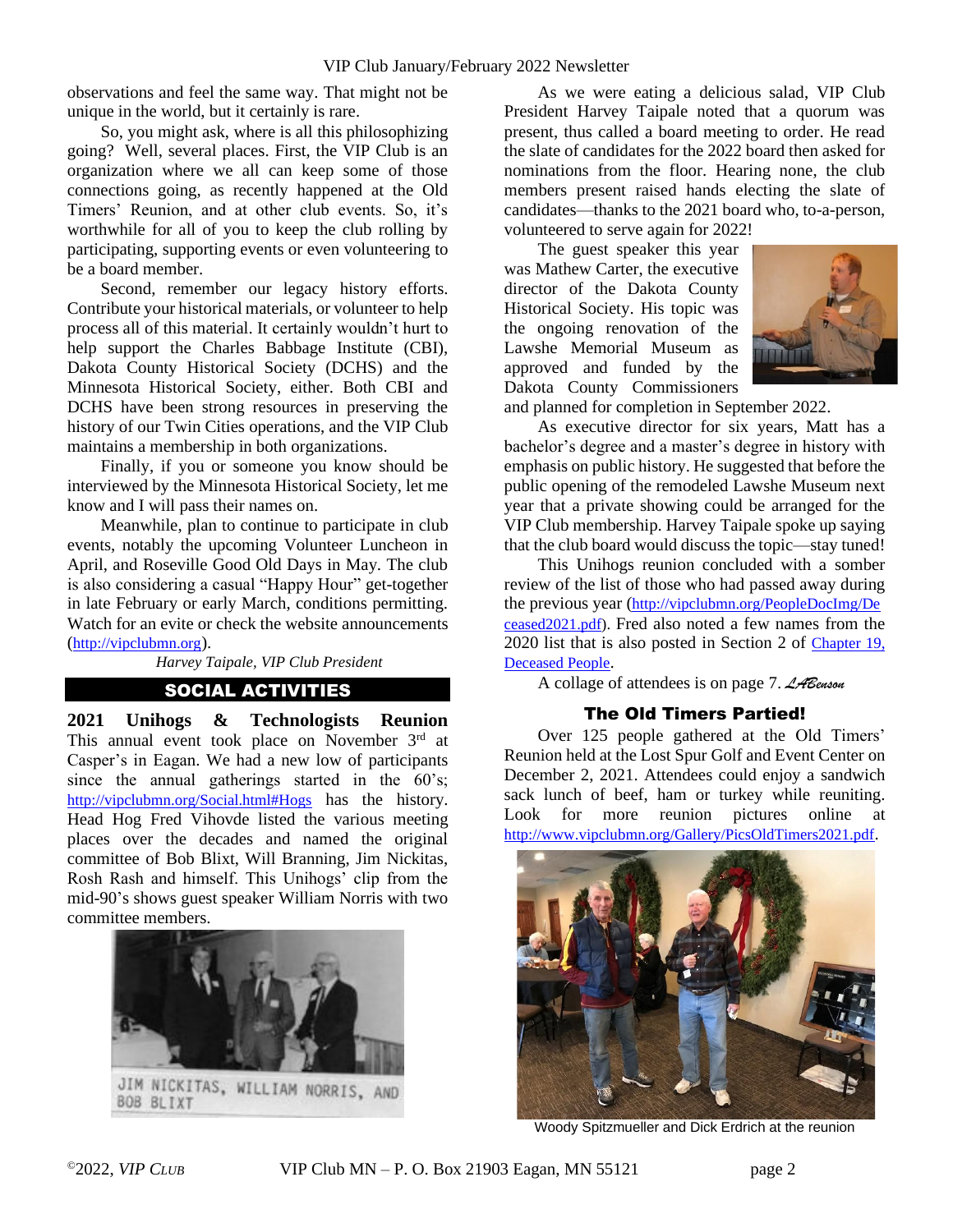## CLUB NEWS

VIP Club Membership – If your VIP Club newsletter subject line shows the year 2021, **your membership has expired**. If you receive your newsletter via U.S. Mail, the membership expiration year is shown after your name on the address label, e.g., John Doe 2021. Membership dues are one year for \$7, and three years for \$18. **TO RENEW**, complete the form found at the end of the newsletter and mail it with a check made out to "VIP Club" to: VIP Club– Membership, PO Box 21903, Eagan, MN 55121. **To Update** any membership status or personal information, complete and submit the online questionnaire found on the [VIP Club Membership \(vipclubmn.org\)](http://vipclubmn.org/Membership.html) page.

## YOUR STORY The Black Briefcase

## *Gish Devlaminck*

My current project was nearing completion in fall of 1980. My manager told me they needed someone to work a Contract Research and Development (CRAD) project. I met with the CRAD person at Corporate Center Building C. He briefed me on the program and said we would be developing a secret software tool to be hosted on Digital Equipment Corporation VAX that would finger print communication signals. The software would be written in C. I told him, "I've never heard of C." He said, "That's OK. It is a relatively low-level language for applications like this." He handed me *The C Programming Language* book by Brian Kernighan and Dennis Ritchie and said, "Based on what I've been told about you, you'll figure it out."

A month into the project, a second person was assigned who had her Master's degree in statistics. She would be writing the data analysis code, but like me, she had never heard of the C programming language. So, I taught her what I knew about C. We spent many long days in one of the secure vaults in the basement of Plant 8. Eight months into the program, we were required to do a Phase 1 demonstration at Air Research lab locate at Griffiss Air Force Base (AFB), which today is Griffiss International Airport by Rome, NY.

We were in a mad scramble to get the final touches done. Our flight to Griffiss was on a Sunday, so we could be there to start the demonstration on Monday morning. Late on Saturday afternoon I met with Security to get the user manual and two eight-inch floppy disks wrapped in a secure package that was then put back into the safe with the courier letter I needed to carry secret documents from Eagan to Griffiss.

My coworker lived in an apartment near Plant 8. On Sunday afternoon, I stopped to pick her up on my way to Plant 8 where we picked up the secure package and courier letter from the safe. I put the secure package in my black briefcase and we headed to the airport. Carrying the secret package required me to always hold on to my briefcase. It was even with me in the public restroom stall and I could not go to bed until I had the package locked in a safe at Griffiss AFB. We flew to Syracuse, NY via Detroit. Instead of staying in Rome, NY, my partner had requested to stay in Utica, NY, because she had a sister living there. I was fine with this arrangement. Our plan was to drive from Syracuse to Griffiss, drop off the secret package, and then head down to the hotel in Utica, about 15 miles from Rome.

In Syracuse, walking from the arrival gate to the rental car desk, my travel partner stopped at every restroom. I wasn't sure what was wrong, but at the rental car counter she told me she had forgotten to bring her Dramamine. She said she had a history of getting airsick, but she'd be OK. As darkness was setting in, we left Syracuse, but we had to make a few stops along the tollway so she could clear her upset stomach issue. We changed our plan. Instead of going to Griffiss first, we decided to go directly to our hotel in Utica. We had no cell phones at that time, so we had the hotel front desk person call her sister to come to the hotel. I was worried about dehydration and thought someone should be with her while I took care of the secret stuff in the black briefcase. When her sister arrived at the hotel, we briefed her on the situation and then I headed to Griffiss AFB.

Arriving at Griffiss AFB, I showed my courier letter to the security guard at the main gate. He said, "I don't know what to do with this; come back in the morning." I explained to him that I could not do that and asked him to call someone on his walkie talkie that was in charge. An officer drove up to the gate in a pickup truck and told me I had to go the control tower.

Pointing down the road from the main gate he said, "Go down this road toward the hangars. There will be another gate with a guard. He'll tell you where to park."

I got to the second guard. Pointing to the hangar he said, "Park over there, walk through the hangar and then across the tarmac where the B52s are parked to the control tower. There are guards walking the tarmac."

I looked at him with his M16 rifle slung over his shoulder and asked, "Are those guards on the tarmac carry M16 rifles? Could you get on your walkie-talkie and tell them there is a civilian crossing the tarmac and heading for the control tower?"

He got on his walkie-talkie and after a bunch of back-and-forth chatter, he said, "Go ahead, they know you're coming." When I pulled up to the hangar, one of the guards met me at the car, escorted me across the hangar and tarmac to the tower, where I dropped off the secret package and got my letter signed.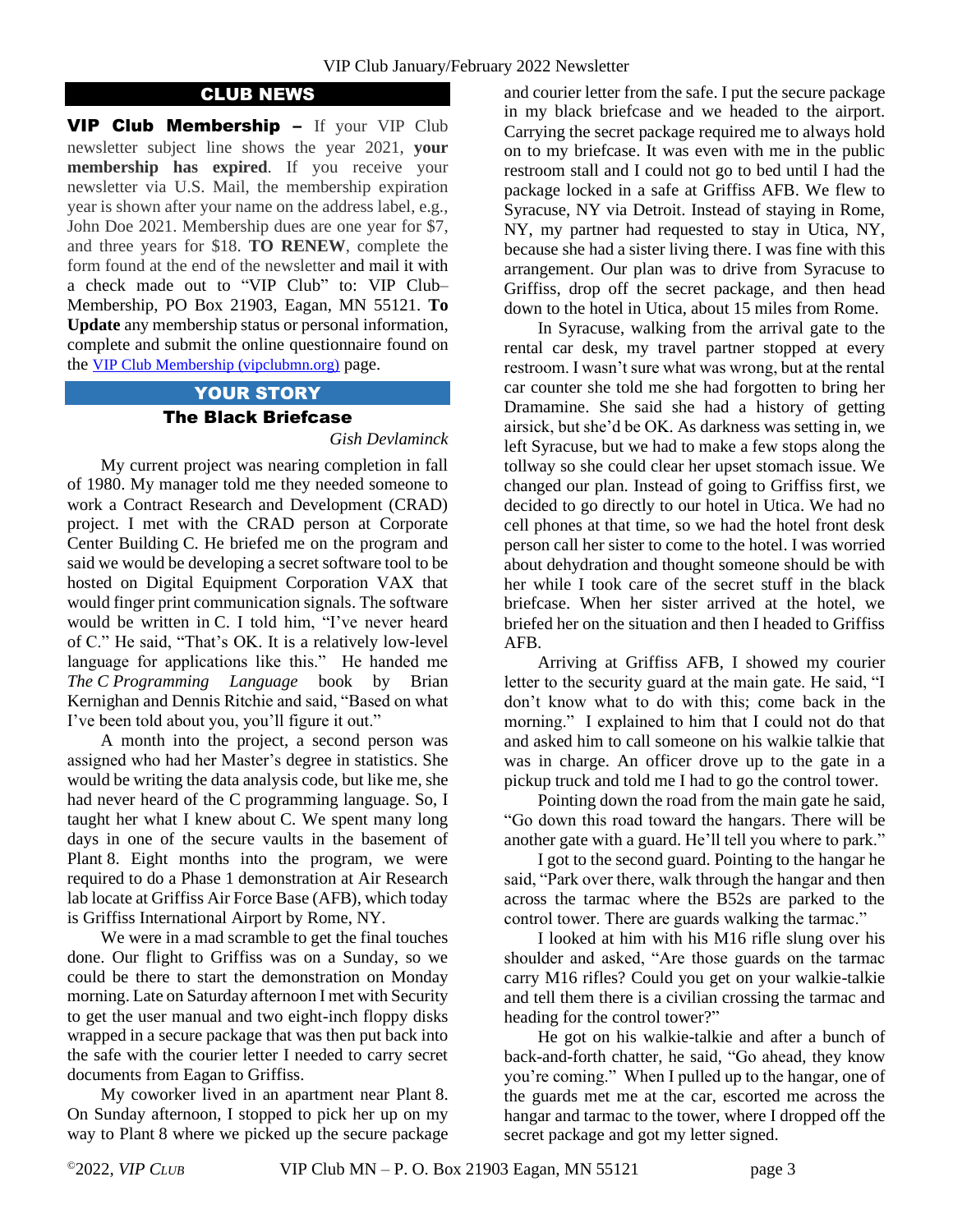Heading back to Utica I thought I made a wrong turn coming out of the base. I ended up in an unfamiliar deserted strip mall parking lot. I parked under one of the parking lot's lights to figure out where I was. As I was standing outside of my car looking at my rental carprovided map, I noticed three guys wandering toward me at 11:00 p.m. on a Sunday night. I hopped in the car, turned onto the street, and at the stop sign saw the street sign said Highway 49. I wasn't lost after all! That was the highway I took from Utica to Griffiss! I was comfortably on my way, and an hour later I was peacefully asleep in my hotel room, secret package-free.

# LETTERS TO THE EDITOR

## From a Web Reader:

**Q:** "How do I find Club obituaries? This site should have a search function."

**A:** Webmaster Jim Andrews pointed her to [http://vipclubmn.org/PeopleDocImg/AlphabeticDeceasedEm](http://vipclubmn.org/PeopleDocImg/AlphabeticDeceasedEmployees.pdf) [ployees.pdf.](http://vipclubmn.org/PeopleDocImg/AlphabeticDeceasedEmployees.pdf) We also have a 'Google Search' box on:

- Page 1 (HOME)
- Chapter 1 (LEGACY ANTHOLOGY)
- CONTACTS & LINKS page

Had the reader entered 'Obituaries' into any of those search boxes, she would have easily found the Deceased People chapter, [http://vipclubmn.org/deceased.html.](http://vipclubmn.org/deceased.html) If you, the reader, are curious about what is where or who wrote what, browse through <http://vipclubmn.org/SiteMap.html> and/or <http://vipclubmn.org/PeopleIndx.html>. As usual, we gladly accept new Legacy articles and corrections to those already posted. Send them to [webmaster@vipclub](mailto:webmaster@vipclubmn.org) [mn.org](mailto:webmaster@vipclubmn.org) and/or [la.gj.benson@comcast.net.](mailto:la.gj.benson@comcast.net?subject=Web%20site%20%27tweak%27)

## Club Newsletter Reply E-mail:

As a Univac/Unisys employee from 1969 to 1996, and a Roseville employee from 1976 to 1991, I am responding to your request in the latest Newsletter in connection with the Milestones.

I transferred from the London Development Center to Roseville in April 1976 to work on the Roanoke Program. Discontinuation of this effort at Thanksgiving, 1977, left Univac with no growth path for 1100 Series customers, so many of the hardware and software engineers who had worked on Roanoke were redirected to design a new generation of 1100 hardware, codenamed the C-Series. Three sizes of systems were envisaged: the high-end Cirrus (which became the 1100/90 to replace the 1100/80), the mid-range Centurion (to replace the 1100/60) and a new entry-level system, Chaparral (which became the System 11). I was part of the System Design team which produced the high-level specs for this new family, culminating in the delivery of the first of the 1100/90 systems in 1983.

This team went on to do the system design for Eagle, the Integrated Scientific Processor (offered as an attachment to the 1100/90), followed by the next generation of 1100s (by then the 2200s) starting with Mercury. Happy days! Tony Jenkins

*Tony's input has been included in the website's Legacy Anthology as Section 4 (<http://vipclubmn.org/processors.html#Beyond>).*

| <b>Retirement Status and Benefits:</b>                             |                                                          |  |  |  |  |
|--------------------------------------------------------------------|----------------------------------------------------------|--|--|--|--|
| Numbers to call if you or your heirs have death benefit or pension |                                                          |  |  |  |  |
| questions - you will need an SSN and a PIN.                        |                                                          |  |  |  |  |
| • UNISYS:                                                          | 1-877-864-7972                                           |  |  |  |  |
| ◆ Lockheed Martin:                                                 | 1-866-562-2363                                           |  |  |  |  |
|                                                                    | **LMCO retirees: If you are eligible for the health care |  |  |  |  |
| supplement through VIA Benefits, submit your expenses to           |                                                          |  |  |  |  |
| receive up to \$900 each annually for you and your spouse (Total   |                                                          |  |  |  |  |
| \$1,800). Eligible expenses include copayments, Medicare           |                                                          |  |  |  |  |
| premiums and insurance supplement premiums. For questions          |                                                          |  |  |  |  |
| call                                                               | VIA Benefits at 1-844-596-0460<br>or<br>to<br>qo         |  |  |  |  |
| https://my.viabenefits.com/.                                       |                                                          |  |  |  |  |
|                                                                    |                                                          |  |  |  |  |

# IN REMEMBRANCE OF:

*The obits hereunder are redacted from funeral home postings or Pioneer Press, Star Tribune, or applicable local listings.*

*The VIP Club board extends its sympathies to the families and friends of those who have lost loved ones.*

*We will grieve not, rather find strength in what remains behind.* 

*~William Wordsworth~*

**Leland Irving Anderson –** Age 93, of St. Paul, MN, died peacefully on October 15, 2021. Lee graduated from the University of Minnesota with a



degree in electrical engineering. Lee worked for Sperry Univac in Minnesota in the 1960s and later moved to Denver, Colorado where he worked for the US Department of the Interior. Later in life, Lee would become one of the world's foremost historians on Nikola Tesla and contributed greatly to expand the current knowledge of Tesla's work through his many writings and contributions (see more here: [Engineer](https://www.startribune.com/engineer-leland-anderson-who-helped-restore-nikola-tesla-s-legacy-dies-at-93/600116385/)  [Leland Anderson helped restore Nikola Tesla's legacy -](https://www.startribune.com/engineer-leland-anderson-who-helped-restore-nikola-tesla-s-legacy-dies-at-93/600116385/) [StarTribune.com](https://www.startribune.com/engineer-leland-anderson-who-helped-restore-nikola-tesla-s-legacy-dies-at-93/600116385/)). Lee founded the Tesla Society and edited the Tesla Society Newsletter *Tesliana* for many years, beginning in the 1950s. His extensive archive on Nikola Tesla, the largest in the United States and second only to that of the Tesla Museum in Belgrade, Serbia, is now curated by the Heinz History Center Historical Society of Western Pennsylvania. Lee had a gentle and kind spirit, was a dear friend to the many who knew him and is survived by one son and two grandchildren.

**Milton Anderson –** Age 79 of Mesa, Arizona, by way of Florida and Minnesota, passed away peacefully on October 28, 2021 surrounded by his loving wife of 59 years, Janice, and three children. Milton grew up in West St. Paul, Minnesota and stayed in the Twin Cities until he took early retirement from Unisys and moved to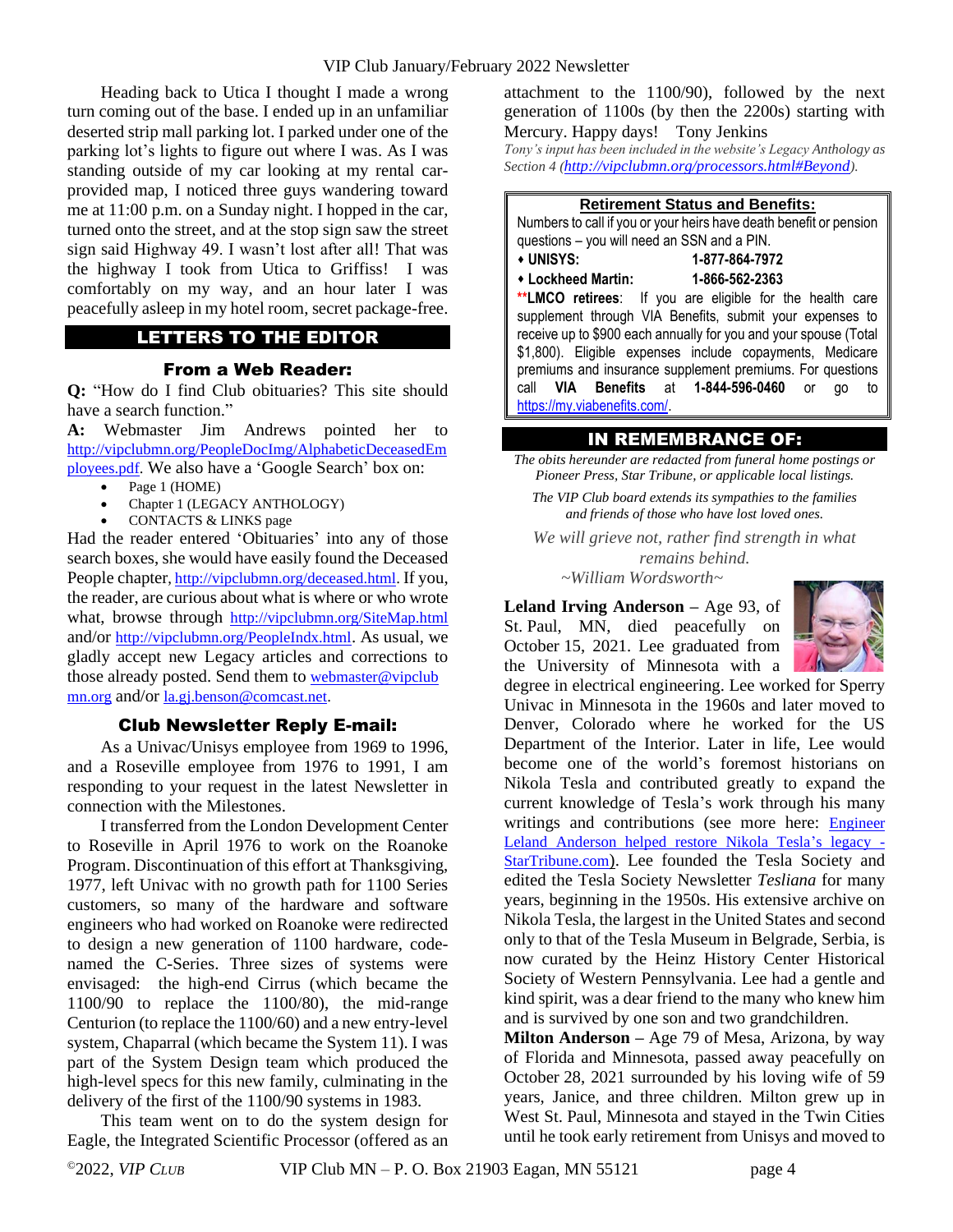Florida. Amid health concerns, two years ago they moved to Mesa, Arizona to be close to family. Milton was a Unisys retiree and past VIP Club member. He is survived by his wife, Janice Pauline, three children, five grandkids and five great grandchildren. Everyone who knew Milt considered him to be a man of wisdom, conviction and devotion to Jesus Christ.

**Bill Cottman –** Age 77 of the Twin Cities, was a mentor to young artists, a longtime board member at Juxtaposition Arts and a frequent exhibitor at Homewood



Studios in Minneapolis; Cottman died December 5, 2021, of cancer. He studied engineering at Howard University in Washington, D.C. and his first job out of school was with the St. Paul-based computer company Univac, where he was an application engineer. Bill Cottman was a little-known, brief Univac employee, but better known in broadcast radio. He had the mind of an engineer and an artist. He was a photographer, projectionist and writer whose curiosity seemed boundless; a poet, radio host and mentor to Twin Cities artists who contributed to the Twin Cities scene. Cottman is survived by his wife, Beverly, their daughter, two grandchildren and other family. See the full Star Tribune article here: Bill Cottman, photographer, poet, [radio host and mentor to Twin Cities artists, dies at 77 -](https://www.startribune.com/photographer-poet-radio-host-and-mentor-to-twin-cities-artists-bill-cottman-dies-at-77/600129460/) [StarTribune.com](https://www.startribune.com/photographer-poet-radio-host-and-mentor-to-twin-cities-artists-bill-cottman-dies-at-77/600129460/)

**William W. "Bill" Everling –** Age 100 of St. Paul, passed away December 3, 2021. Bill, a former Univac employee, was a WWII Army Veteran with



memberships in several organizations including a life member of 14th Armored Division 125th Armored Engineers Battalion, as well as in the American Society of Mechanical Engineers and the Society of Printed Circuits Engineers. Bill was preceded in death by his wife, Audrey, and is survived by three children, three grandchildren and other family.

**Roger H. Goldberg –** Age 88, of St. Paul's West Side



passed away on November 23, 2021. Roger was a longtime Unisys employee, and a member of the Twin City Concourse Pigeon Racing Club. He was preceded in death by a son-in-law, and is

survived by his loving wife of 65 years, Elaine, five children, a brother and many loving grandchildren,

great-grandchildren, nieces and nephews. **Richard Leland "Dick" "Whitey" Johnson –** Age 85 of White Bear Lake, MN, died after a long illness with Alzheimer's disease on November 29,



2021. Dick was born in Morris, MN, grew up in Brookings, SD, and graduated from South Dakota State University with an engineering degree. He enlisted in the Army and worked for the Defense Division of Sperry Corporation for 40 years, after which he was a VIP Club member and an occasional attendee at the 2nd Saturday periodic lunches. Dick served on many boards, sang in church choirs, loved card games and golf, and enjoyed fishing trips to Canada. He was a faithful Christian and loved helping people, especially with Habitat for Humanity and Mission Slovakia. Dick was preceded in death by a son, and is survived by his wife of 61 years, Virginia, another son, three grandchildren, and a great-granddaughter.

**Patricia Marie (McLellan) Kadrie –** Age 64 of Shoreview was born to eternal life unexpectedly on November 8, 2021. Pat graduated from Brown Institute, and



was the first person in her family to earn a college degree–a Bachelor of General Studies from the University of Minnesota. Pat started the Kadrie Insurance Agency soon afterward and built it into a very successful independent insurance agency. Pat will be deeply missed by her loving husband, Brad, who worked at Unisys Roseville for 11 years, two children, two grandchildren and other family and friends.

**Jørn (John) Loberg –** Age 79 of Circle Pines, MN,



while visiting with family and friends in Denmark, passed away unexpectedly on August 19, on his way to lunch with friends on the island of Møn. He was originally from Denmark and had gone

back to visit. He is pictured here during this visit with his friend, Erik, walking just behind him. Jørn graduated with a degree in civil engineering and soon found employment with UNISYS, first in Denmark, then in England. He transferred to Minnesota where he and his wife, Manja, soon made their home and developed friendships within the Danish community in the Twin Cities. Jørn was a software engineer in the OS2200 EXEC Continuation Group in Roseville for over 30 years. He was an adventurous man who lived out his dream of becoming a pilot. He and his brother would fly into Oshkosh, Wisconsin, for the Experimental Aircraft Association (EAA) Airshow and live under the wing of their aircraft for several days. He was an easygoing man who loved life and died close to where the adventure began. He is also particularly remembered at the Danish American Center for volunteering at the monthly breakfasts at which he regularly made the aebleskiver, sometimes with a Carlsberg nearby. Jørn is survived by his wife, Manja, his son, two grandsons and his brother. *Story by Diane Greve, Minnesota Local Editor, in collaboration with Rolf Loberg (to The Danish Pioneer [DanishPioneer-Issue19-](file:///C:/Users/johnr/Downloads/DanishPioneer-Issue19-Sept2021.pdf) [Sept2021.pdf\)](file:///C:/Users/johnr/Downloads/DanishPioneer-Issue19-Sept2021.pdf) edited by Mary Beth Ruhland, VIP Club Newsletter editor Photo by Rolf Loberg: "The photo is from my parent's*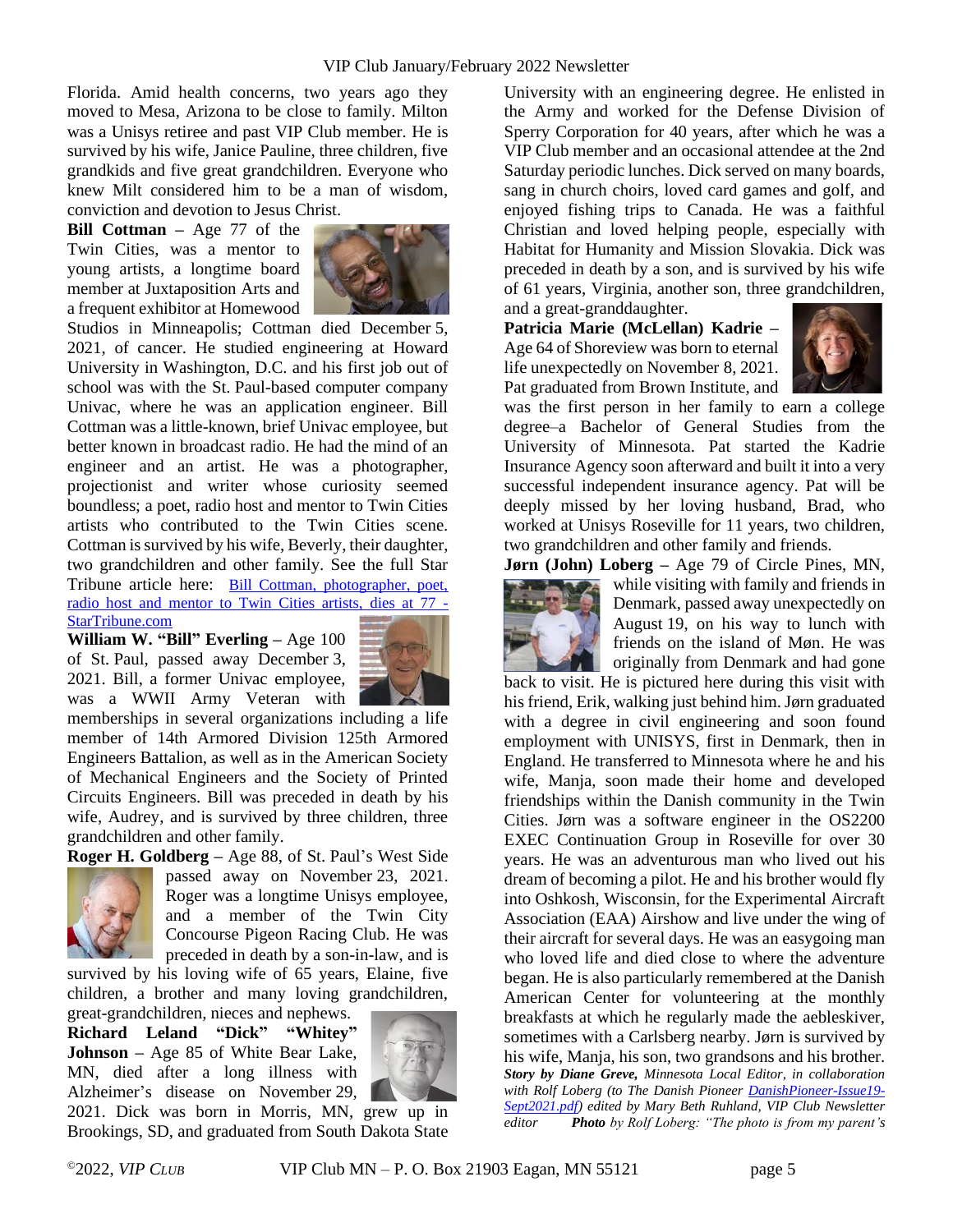*visit to their long-time friends Karis and Erik in Denmark. It's taken* 

*just a few days before my father died."* **Arthur Norberg –** The first director of the [Charles Babbage Institute;](https://cse.umn.edu/cbi) Professor Emeritus in the Program in History of Science and Technology, died



September 9, 2021 at age 83. Arthur earned bachelors and master's degrees in physics and taught undergraduate physics for nearly a decade. He received his doctorate in history of science from the University of Wisconsin-Madison in 1974. In 1973, he joined The Bancroft Library of the University of California-Berkeley to direct a new project in the history of science and technology, with a focus on the Lawrence Radiation Laboratory and associated activities on campus and on the development of the electronics industry in the Silicon Valley Area around Stanford University. He began a long career conducting oral histories with major figures in these topical areas, an activity he continued and further developed at the Babbage Institute.

In 1981 Arthur joined the University of Minnesota's program in History of Science and Technology with a joint appointment in the Department of Computer Science and Engineering and became the first director of the Charles Babbage Institute for the History of Information Technology. He served as CBI director from 1981 to 1993 and from 1999 to 2006. Arthur was the first holder of the Engineering Research Associates Land-Grant Chair in History of Technology. He published major studies on the early computer industry in the United States and (with J. E. O'Neill) on the computing research program of the Defense Advanced Research Projects Agency (DARPA). Through his founding directorship at CBI and his publications he played a crucial role in the development of the history of computing. [HSTM News | Program in](https://cse.umn.edu/hstm/hstm-news)  History of Science, Technology and Medicine | College of [Science and Engineering \(umn.edu\)](https://cse.umn.edu/hstm/hstm-news)

**James Alan Olijnek –** Age 78, of Grand Rapids, MN, passed away November 15, 2021. Jim was a VIP Club member whose micro-bio is part of



our Legacy (<http://vipclubmn.org/People5.html#Olijnek>). Coworkers remember him as a person of strong character, leadership and dedication; a genuinely nice guy and a pleasure to work with. Jim attended the University of Minnesota Institute of Technology and graduated with a bachelor's degree in electrical engineering. He began his 38-year career at Univac and ended it at Lockheed Martin. Jim worked in various aviation program management positions; he enjoyed the travel opportunities his career brought and valued relationships made along the way. Jim married Gail Benzick and they raised their children in the Twin Cities. Gail also frequently accompanied Jim on work

trips. After Jim's retirement in 2003, Jim and Gail sold their home and realized their dream living full-time on Lake Wabana in Northern Minnesota. They hosted family and friend gatherings that included water sports, snowmobiling, four-wheeling, snowshoeing, hiking and camping and instilled a love of the outdoors. Jim and Gail were involved in their church and township; Jim was active in the Wabana Chain of Lakes Association where he worked to preserve the pristine water and protect the lakes, and he was involved in the Wabana Township Planning Commission and Advisory Committee. Jim also enjoyed helping to plan the Wabana Township 100-Year Anniversary. Jim is survived by his wife, Gail, two children, five grandchildren and many other family and friends.

**Gary L. Schwartz –** Age 70, left us December 12, 2021, doing one of the things he treasured most, hunting pheasants with friends. Coworkers were shocked and saddened to hear of his passing, saying he was a great guy. Gary was full of life and had an unquenched joy for living, along with a remarkable sense of humor. He was a man who liked to be in motion at all times. His first priority was always his family; he was a generous helper and a fantastic teacher. Gary always did things partnered with his wife, and made sure the grandkids knew how to do the basic things, like reading and writing, as well as practical things, like changing oil in the car and pounding a nail straight. He loved to teach his grandkids math through playing cribbage, because that's how he learned. Gary taught that hard work can't solve all problems, just most of them. He never missed anything the kids were doing if he could help it. He wanted those he loved to experience the things he loved in life with him; it was the experiences with people that he loved best. Gary is survived by his wife, Anne Schwartz, his beloved partner of over 50 years, 47 of them as husband and wife, two sons, six grandchildren and other family.

## Belated Remembrances

**Charles Allan Kiesling, Sr. –** Age 83, passed quietly January 2, 2014 surrounded by his wife and family. Charles worked for Sperry Rand through its various incarnations, including Sperry UNIVAC and finally Unisys, in the electronics engineering and developmental department, until he retired in 1993 after 38 years of service. Charles' many accomplishments while working with Sperry include the creation of some of the first computer networking systems in the early 1960's for private industry and the government, as well as being credited with two U.S. patents. He was the father of the logical expansion circuitry for display systems, or "Graphical Computer Video Card" and the flashing or "Blinking Cursor." Charles' visionary computer designs and ideas in the 1960's and 1970's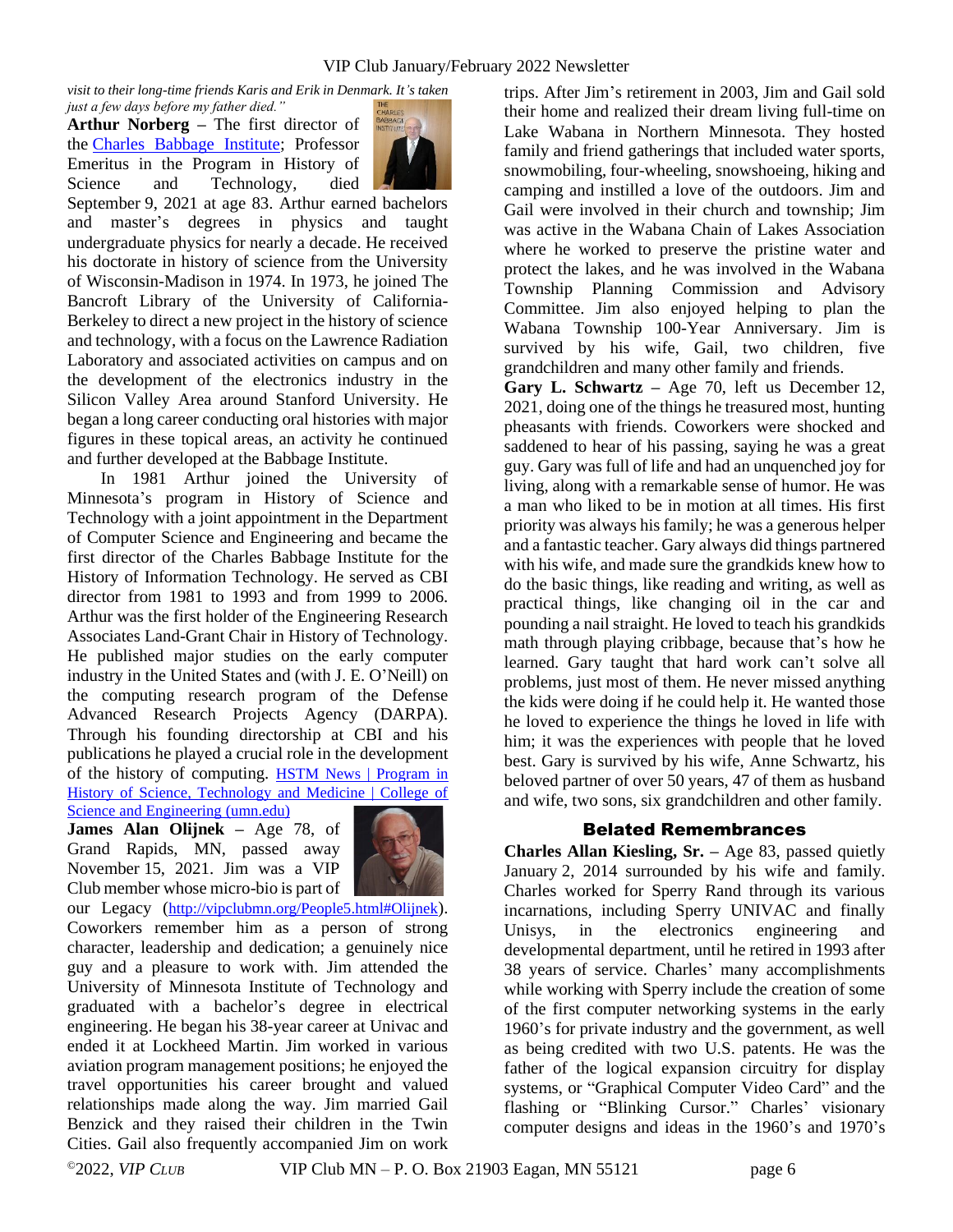#### VIP Club January/February 2022 Newsletter

helped lay the foundation for our modern computer world today. Along with his large family, Charles was proud of his service with the U.S. Navy and his Navy family. As a crew member of the USS Collett DD 730, he was part of the Sitting Duck Squadron at Inchon during the Korean War. He was the most recent editor and publisher for the USS Collett Association newsletter and enjoyed the ship's company reunions. Charles was very active in his community, including the Boy Scouts of America, Clan MacBean Association of America and the Veterans of Foreign Wars Post 5555. Charles was survived by his wife, Nancy, five children, five grandchildren and other family.

**Sandra Lee (Sasse) Nowak –** Age 78, died July 26, 2020 in her home

surrounded by her family. She was survived by her loving husband, Darrell, of 57 years, three children and her seven grandchildren.

**Wayne D. Ward –** Age 73, passed away suddenly and unexpectedly at his home April 23, 2018, in Manteca,

For e-mail newsletter deliveries, the membership expiration year is shown in the e-mail subject line; for example: "July/August VIP Club Newsletter for 2021 Membership List D-H"

For those receiving the newsletter via U.S. mail, the membership expiration year is shown after the name on the address label: for example: Joe Doe 2021

| <b>VIP CLUB</b>                                                                                                                                                                                            |                                                                                    |                | <b>MEMBERSHIP APPLICATION or RENEWAL or CHANGE FORM</b> |               |          |  |  |
|------------------------------------------------------------------------------------------------------------------------------------------------------------------------------------------------------------|------------------------------------------------------------------------------------|----------------|---------------------------------------------------------|---------------|----------|--|--|
| Established in 1980                                                                                                                                                                                        | Please mark an $X$ in the appropriate info/option boxes.<br><b>Submittal Date:</b> |                |                                                         |               |          |  |  |
| Dues: $\square$ \$7.00 1-year, or $\square$ \$18.00 3-years, or $\square$ free if age 90 or older.                                                                                                         |                                                                                    |                |                                                         |               |          |  |  |
| □Renewal, □New Member (≥55), □Associate member (<55), □Life (≥90), or □Information Change Only.                                                                                                            |                                                                                    |                |                                                         |               |          |  |  |
| Name (Last, First, M.I. – or attach an address label.)                                                                                                                                                     |                                                                                    |                |                                                         | Spouse's Name |          |  |  |
| Street Address or P.O. Box                                                                                                                                                                                 |                                                                                    | City           |                                                         | <b>State</b>  | Zip Code |  |  |
| Primary Telephone Number                                                                                                                                                                                   |                                                                                    | E-mail address |                                                         |               |          |  |  |
| Newsletter delivery default is $\Box$ electronic or select $\Box$ U.S. Mail if you have no email address.                                                                                                  |                                                                                    |                |                                                         |               |          |  |  |
| Employer is/was □UNISYS, □Lockheed Martin, and/or □predecessor company _________                                                                                                                           |                                                                                    |                |                                                         |               |          |  |  |
| Include me in the Club's Directory? $\Box$ Yes or $\Box$ No. <i>DIRECTORY is only available to Members and Associates!</i>                                                                                 |                                                                                    |                |                                                         |               |          |  |  |
| <b>MAIL FORM WITH CHECK</b> <sup>*</sup> TO: VIP Club MN - Membership P.O. Box 21903 Eagan, MN 55121<br>*not required if only changing information in our database or if renewing at age 90 <sup>+</sup> . |                                                                                    |                |                                                         |               |          |  |  |
| <sup>C</sup> 2021, MEMBERSHIP FORM.docx/pdf                                                                                                                                                                |                                                                                    |                |                                                         |               |          |  |  |

CA. Wayne was a long-time Unisys software engineer who worked in the Roseville Development Center. Wayne was preceded in death by his wife, Susan Lynn (Stewart) Ward, who passed away at age 68 at Seasons Hospice October 26, 2013, in Rochester, MN.